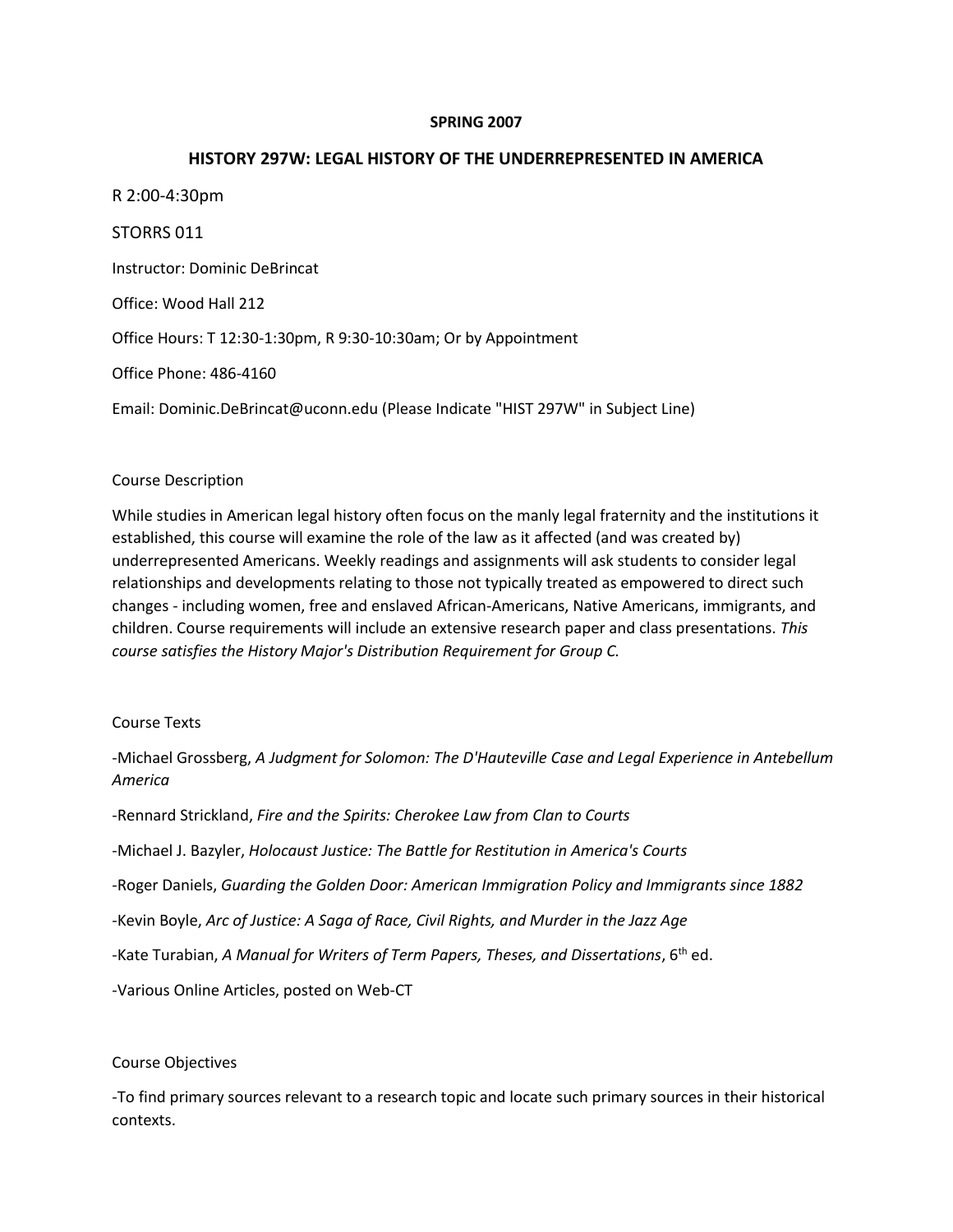-To read and analyze primary sources closely for multiplicities of meaning, ambiguity, ambivalence, and points of view.

-To construct an original interpretation of the past in argumentative and narrative forms.

-To contextualize your own interpretation of history with others by referring to the historiography on that topic.

-To develop your ability to draft essays with clear theses, unified arguments, logical evidentiary progression, and clean grammatical mechanics.

-To develop your confidence and ability to express yourself as a historian and critical thinker in a university classroom environment.

# Course Requirements

Research Project: The focal point of this course will be a 15-18-page revised essay which will be the product of your own original historical research. The subject matter can be one of your choice, but it must fall within this course's subject scope: the legal history of underrepresented Americans. In its final form, this paper should be of such a high quality that you could either submit it to a scholarly journal for publishing consideration or submit it as a writing sample for an application to a prospective academic/professional program. I must approve your research topic before you begin. Assignment details are on Web-CT. In the course's final weeks, each of you will give a well-organized 10 minute inclass oral presentation based on your research essay and its related findings and arguments.

Historiography Paper: You will draft a 4-5-page essay that explores the varied ways historians (and perhaps scholars from other disciplines) have approached your selected topic. This essay should give you a better understanding of the *history of* your historical subject. Note: You will incorporate a distilled version of this essay in your major research paper.

Facilitation Paper: For each of the five weeks we read an assigned monograph, I will ask a panel of students to become "experts" on the book. As an expert, you should approach the readings as if you would be directing that class period's discussion. To focus this expertise, you will write a 2-page paper beginning with a selected passage from the assigned reading (no longer than one paragraph) with which you would begin a class discussion on the book - as if you were responsible for facilitating class discussion that day. Your brief paper should explain why you would open class with the passage, and the intellectual and analytical direction in which you would hope to direct in a discussion of the book. As suggestions, you might explore key themes that must be discussed, test the author's stated or implied arguments/thesis, or unpack a particularly difficult or ambiguous passage. This paper will be due in my mailbox by 3:00pm on the Tuesday before our discussion of the assigned reading.

\*Note on Essays: Each written assignment will maintain the same format: 8 ½ x 11 size paper, Courier or Times style font (12 pt), black ink, double-spaced, with one inch margins all around. To receive full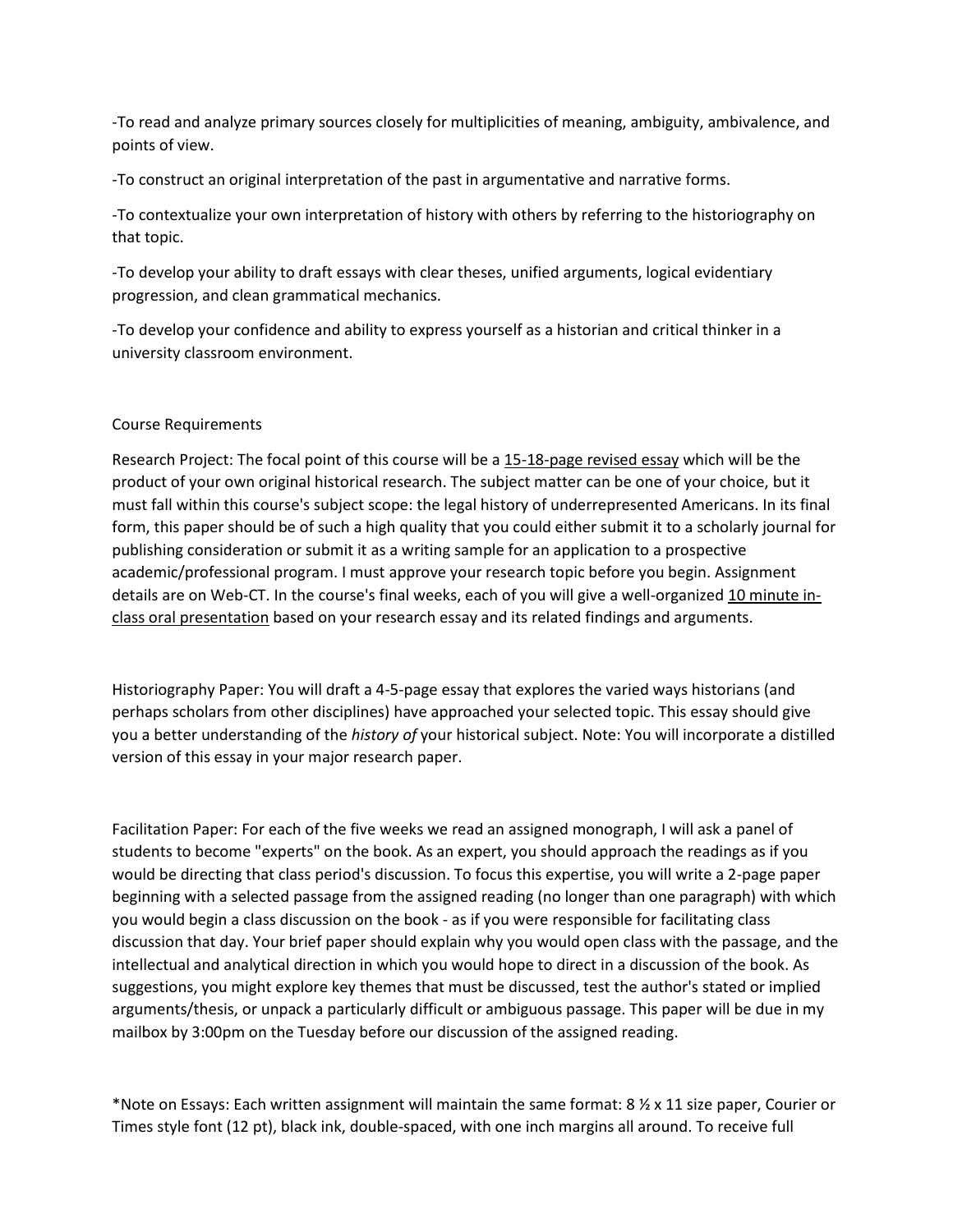credit, you must turn in your essay at the beginning of class the day that it is due. If you have some problem meeting the deadline, please contact me as far in advance as possible.

Peer Review: I will randomly assign each of you to serve as one of your classmate's "Peer Reviewer." For the major research paper, you must submit a clean copy of your draft to your peer reviewer. As a reviewer, you must critically proofread, edit, analyze, and constructively critique your classmate's papers. (Mere token marks or suggestions will not suffice.) After reading your peer's paper, you must attach typed comments - global and specific - to help your colleague improve the quality of his or her work. You must return this marked paper to the respective author within 5 days of receiving it. When you as the author submit your final revised product to me at the semester's end, you must give me at least four items:

- 1) Original draft [with my marked comments on it]
- 2) Your marked "peer reviewed" draft
- 3) Your historiography paper (or a copy)[with my marked comments on it]

4) Clean final revised draft.

Class Participation: Because history is the examination of events, ideas, and change, the key to understanding and appreciating history fully is to study it through open discussion. Furthermore, the best way to learn how to approach and examine historical resources is to share research experiences and brainstorm/troubleshoot together when possible. Therefore, attendance is mandatory and I will expect you to come to each class period prepared, alert, and eager to contribute to the day's objective.

# Grading

Research Paper (First Draft Due 4/12/07; Final Draft Due 5/3/07): 40% Historiography Paper (Due 3/22/07): 20% Facilitation Paper (Varying Deadlines): 10% Oral Presentation: 10% Class Participation: 20%

\*Note on Grading: If you fail the "W" portion of this class, you cannot pass this course. Failing the "W" portion includes (but is not limited to) getting an individual grade of "F" on the Research Paper, a cumulative grade of "F" on the Research Paper and Historiography Paper, failure to complete either essay, or egregious plagiarism on any written assignment (see below under General Cautions).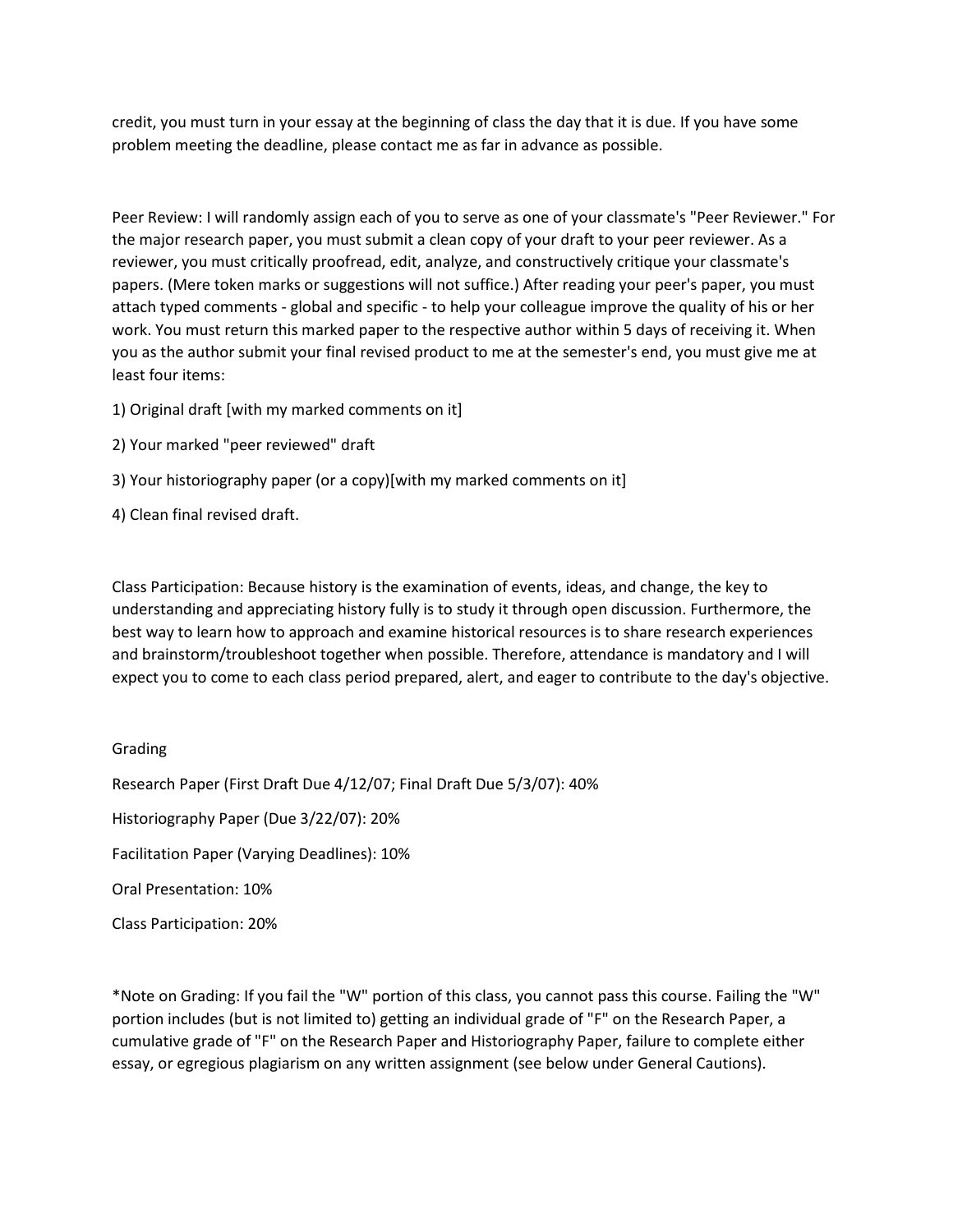## General Cautions

1. Teachers at the University of Connecticut (including myself) have been astounded by the alarming increase in cheating, academic dishonesty, and plagiarism on writing assignments. If at any point I determine that you have appropriated or adopted any portion of text or idea from an Internet website or unauthorized source without proper and accurate citation, I will dismiss you from the course, submit an "F" for your course grade, and file the violation with the Dean. Here you have the opportunity to experiment with your own writing, so take advantage of this freedom to express *your* ideas - not some Internet hack's.

2. You must bring to each class those assigned readings that we are scheduled to discuss.

3. If you miss class for any reason, it is *your* responsibility to find out what assignments and course instructions you have missed.

4. Under no circumstances will I accept your work by electronic transmission.

5. If you don't like to read and prepare for class, this is NOT the course for you. If credits and graduation are more important to you than studying and learning legal history, then please choose a different course. There are many history majors who are anxious to fill your spot.

### Final Thoughts

Please use all resources available to you on campus or nearby. Visit my office hours or email me with concerns or questions. Meet with your classmates to exchange papers. Familiarize yourself with the library, the Dodd Center, and local research repositories. Also, drop by The Writing Center for other perspectives on writing.

The Writing Center

Main Office: CLAS 159

Phone: 486-2143

Alternate Locations: Library, CUE, Young

www.writingcenter.uconn.edu

The Writing Center is a nice resource for helping you organize, draft, and sharpen your papers. You can drop in, but appointments are strongly recommended. I receive a notice telling me if you visited The Writing Center and what you worked on, so give me reason to brag to my colleagues.

If you have any special needs, disabilities, or language difficulties (ESL), please give me early notice so that I can make accommodations.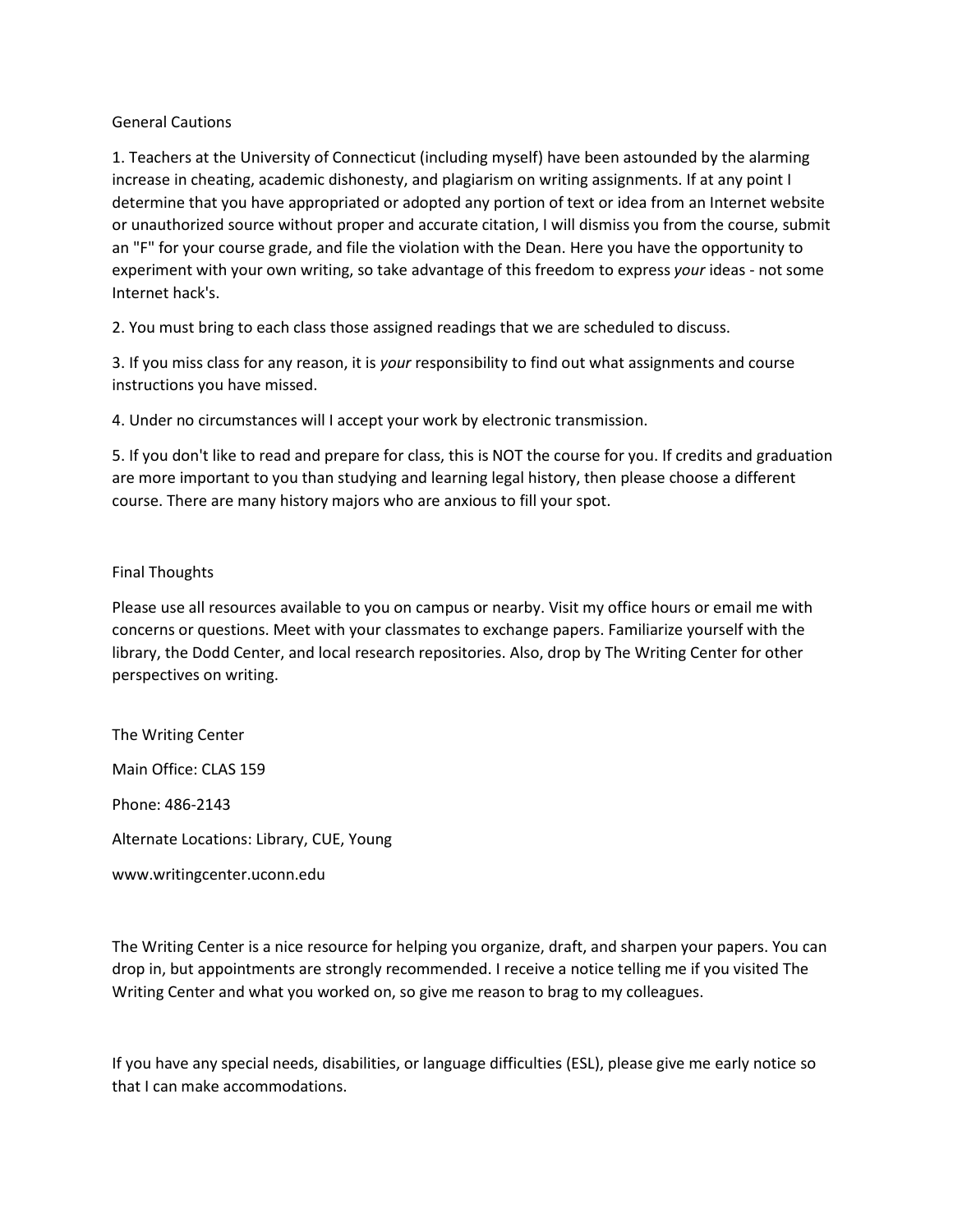Most important, if you have any concerns about the class or your progress in the course, COME SEE ME. I am eager to meet with you on any matter - so either call, email, or visit me in my office. It is my pleasure and duty to make sure you're developing as a student historian and as an academic thinker and writer, so please let me make this happen for you.

### ASSIGNMENT SCHEDULE FOR HISTORY 297W

- Week 1 1/18/07: Introduction to Course, Resources, and Source Analysis
- Week 2 1/25/07: Transformation in Nineteenth-Century American Family Law

-Read: Grossberg, *Judgment for Solomon*

-Source Discussion: Cases and Statutes

Week 3 - 2/1/07: Native Americans, Generations of Conflict, and the Laws of the Lands

-Read: Strickland, *Fire and the Spirits*

-Source Discussion: Personal Papers/Interviews

Week 4 - 2/8/07: Jewish Families, American Courts, and International Contexts

-Read: Bazyler, *Holocaust Justice*

-Source Discussion: Diaries

Week 5 - 2/15/07: Folding Lady Liberty's Arms

-Read: Daniels, *Guarding the Golden Door*

-Source Discussion: Newspapers

#### Week 6 - 2/22/07: Historiography Day

-Read: Robert W. Gordon, "J. Willard Hurst and the Common Law Tradition in American Legal Historiography" *Law & Society Review*, Vol. 10 (Autumn, 1975), 9-55. (On Web-CT)

-Read: Barbara Y. Welke, "Willard Hurst and the Archipelago of American Legal Historiography," *Law and History Review*, Vol. 18 (Spring, 2000), 197-204. (On Web-CT)

-Skim: Lawrence W. Levine, "The Unpredictable Past: Reflections on Recent American Historiography," *American Historical Review*, Vol. 94 (June, 1989), 671-679. (On Web-CT)

-In-Class Group Project: Creating and Presenting a Mini-Historiography

Week 7 - 3/1/07: Racialized Justice in the Twentieth-Century North

-Read: Boyle, *Arc of Justice*

Week 8 - 3/8/07: The History of the Underrepresented in New Spain and its Luxury Resorts

-No Classes: Spring Recess

Week 9 - 3/15/07: Class Does Not Meet